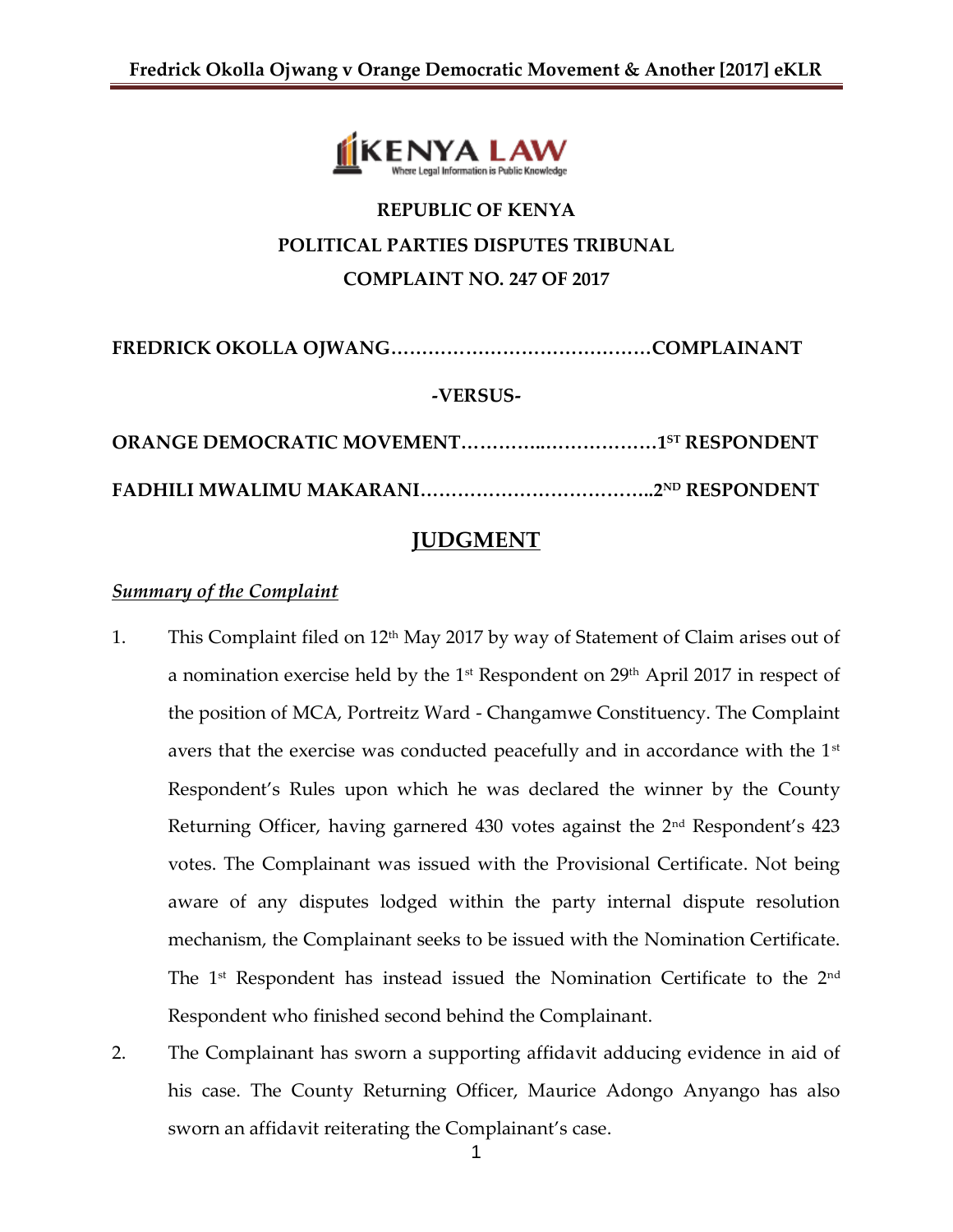#### *The Response*

- 3. The 1<sup>st</sup> Respondent did not enter appearance or file a response despite service. The 2<sup>nd</sup> Respondent filed a replying affidavit on 16<sup>th</sup> May 2017. He also avers that he was declared the winner by the Constituency Returning Officer, and issued with the provisional certificate. According to his tally, he garnered 422 votes against the Complainant's 419. He avers that he has since been issued with the Nomination Certificate and asks us to dismiss the complaint on the ground that there was no exhaustion of internal dispute resolution mechanism.
- 4. The 2 nd Respondent also faults the Complainant's documents relying on Rule 18.6 of the 1<sup>st</sup> Respondent's Nomination and Election Rules which provides that the results for the constituency and wards shall be announced by the Constituency Returning Officer. The  $2<sup>nd</sup>$  Respondent asserts that he is the lawful nominee of the 1<sup>st</sup> Respondent in respect of the position of Member of County Assembly, Portreitz, Changamwe Constituency, Mombasa County.

#### *Issue for determination*

- 5. In our consideration, the main issue for determination is who is the lawful nominee of the 1<sup>st</sup> Respondent between the Complainant and the 2<sup>nd</sup> Respondent. *Analysis*
- 6. Before analyzing the issue before us for consideration, we note that the complainant raised an issue as to the Tribunal's jurisdiction. It is not in dispute that the Tribunal has jurisdiction over disputes arising out of the party primaries or disputes between party members and their political parties. The approach taken by the Tribunal in determining whether to exercise jurisdiction on grounds of failure to explore internal dispute resolution mechanism is that the party has to demonstrate that they made attempt to raise the issue for resolution within the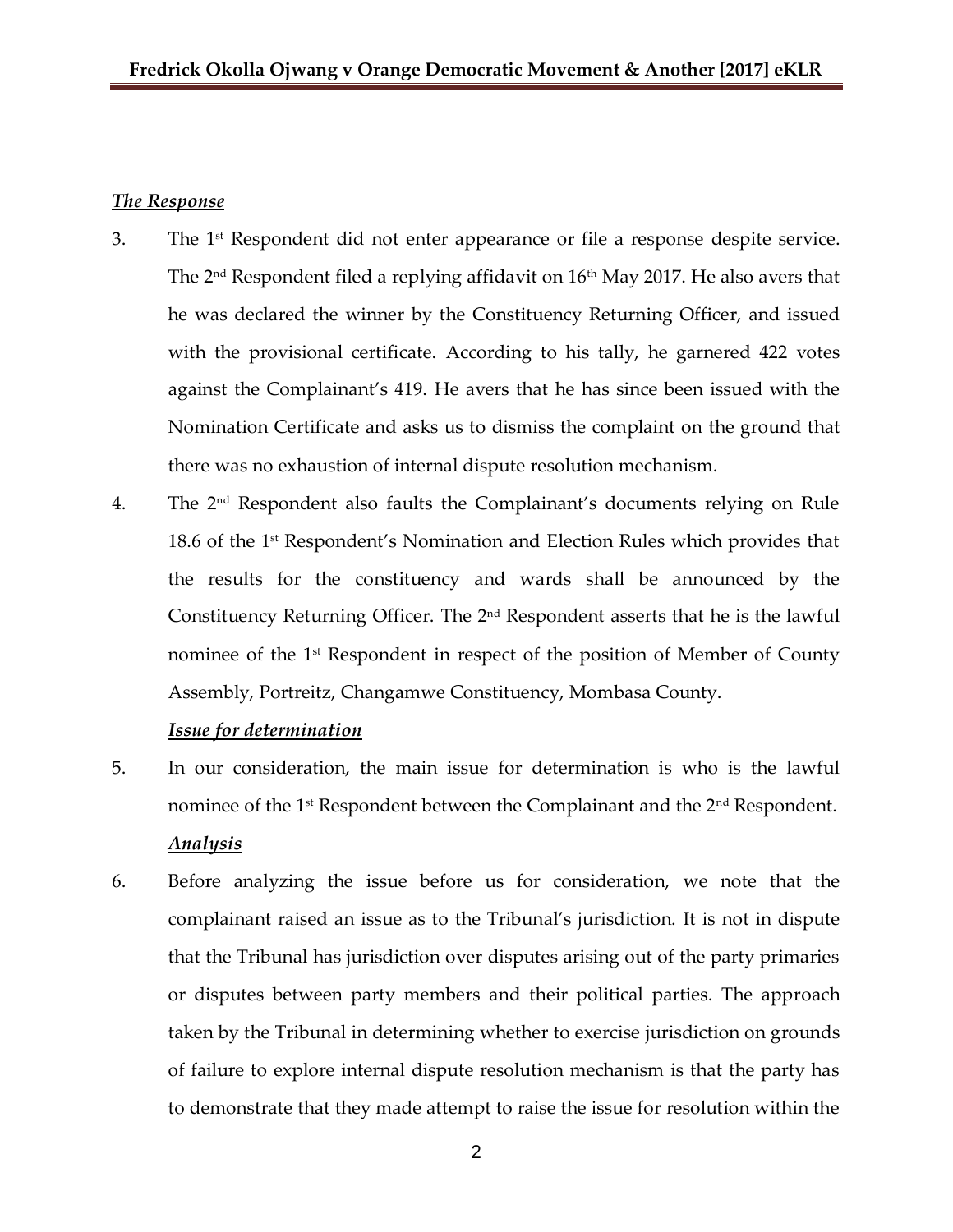party structures. In this instance, it is clear through correspondence that the Complainant made sufficient effort. We find that the Tribunal has jurisdiction over the matter.

- 7. From the evidence adduced, both the Complainant and the 2nd Respondent assert their wins and entitlement to the Nomination Certificate. Each of them was issued with a provisional certificate.
- 8. Without much consideration of the documents, it is clear that under the  $1<sup>st</sup>$ Respondent's Nomination and Election Rules, the mandate to declare results in respect of the position of Member of County Assembly rests with the Constituency Returning Officer under rule 18.6. The Complainant was issued with the provisional certificate by Maurice Adongo Anyango who is the County Returning Officer while the 2<sup>nd</sup> Respondent was issued the provisional certificate by the Constituency Returning Officer, one Mohamed Abdalla. The latter also attached his tallied results. As the Tribunal we have no reason to depart from the party constitution by endorsing the results or provisional certificate issued by a person other than that mandated under the 1st Respondent's own rules. There is no dispute as to how the nomination exercise was conducted.

## *Reliefs*

9. In the circumstances, we are not satisfied that the complaint has merit. The Statement of Claim dated 12<sup>th</sup> May 2017 is dismissed with no order as to costs.

## **Dated at NAIROBI this 16TH DAY of MAY 2017**

- **1. Kyalo Mbobu ………………………………………….(Chairman)**
- **2. James Atema ….…………………………………………(Member)**